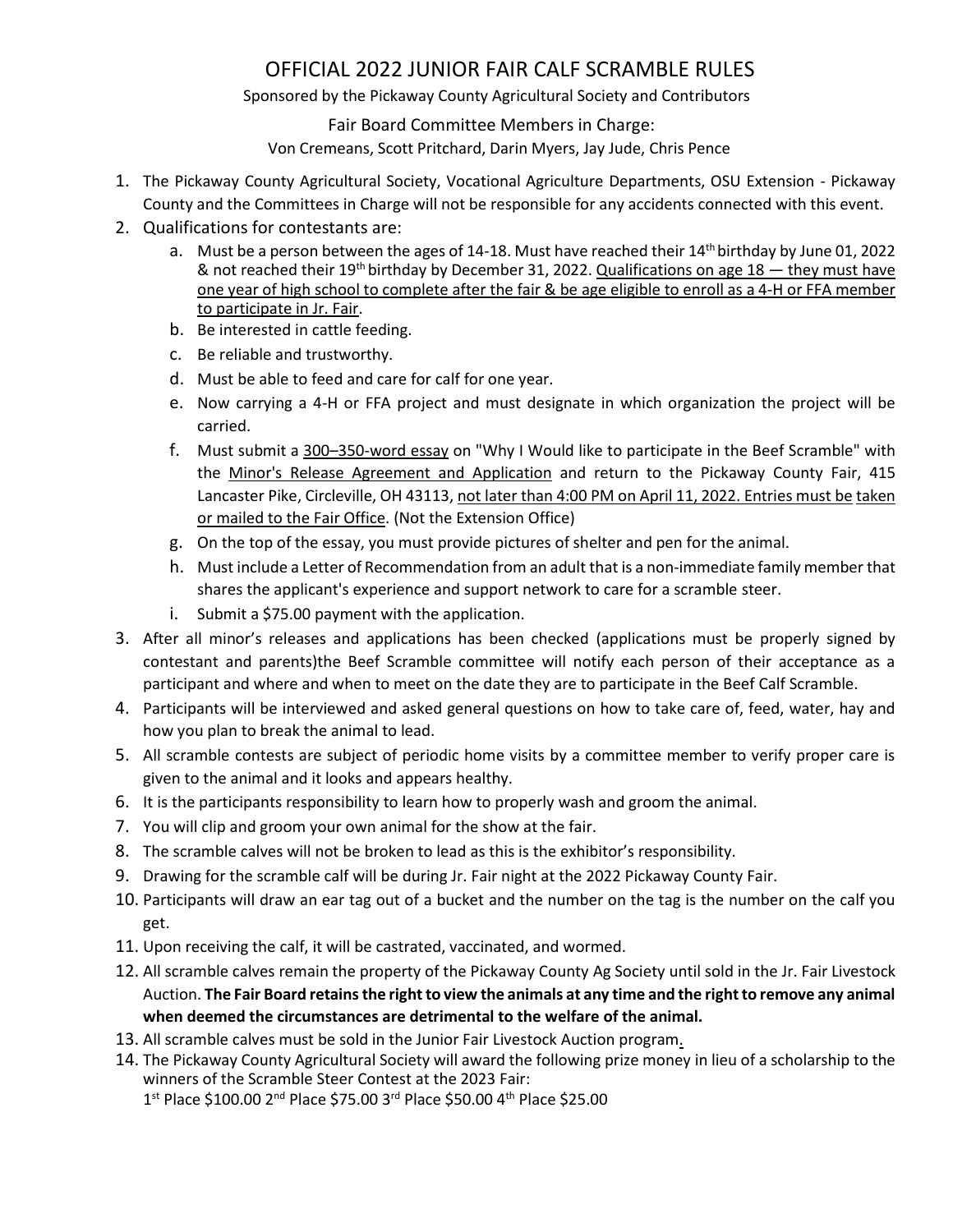- 15. The calf won in the 2022 Scramble must be carried as a regular project in 4-H or FFA and shown at the 2023 Pickaway County Fair. You must designate on the application whether it is 4-H or FFA project.
- 16. Current Scramble Steer Exhibitor Sponsor Sign: Current scramble exhibitors must design a Donor Sponsor Sign and display above their stall. Scramble animals must be clean and cared for and stalls kept cleaned. Exhibitors in violation will not be allowed to sell in the Jr. Fair Livestock Auction.
- 17.Application Deadline no later than 4:00 PM April 1, 2022, to the Pickaway County Fair 415 Lancaster Pike, Circleville, OH 43113. Entries must be taken to or mailed to the Fair Office.

## 2022 Pickaway County Fair Beef Scramble Minor's Release and Application MINOR'S RELEASE FOR 2022 BEEF SCRAMBLE

| and and and and and and and a series are permission<br>We                                                 |                                                |                              |  |  |  |
|-----------------------------------------------------------------------------------------------------------|------------------------------------------------|------------------------------|--|--|--|
| Father/Guardian's Name                                                                                    |                                                | Mother/Guardian's Name       |  |  |  |
|                                                                                                           |                                                |                              |  |  |  |
| Scramble on Monday, June 20, 2022. We also agree not to hold any person or company, individually or       |                                                |                              |  |  |  |
| collectively, responsible for any injury suffered by our minor child while participating in the Beef Calf |                                                |                              |  |  |  |
| Scramble.                                                                                                 |                                                |                              |  |  |  |
|                                                                                                           | Signed:                                        |                              |  |  |  |
|                                                                                                           |                                                |                              |  |  |  |
|                                                                                                           |                                                | Father/Guardian's Signature  |  |  |  |
|                                                                                                           |                                                | Mother/Guardian 's Signature |  |  |  |
|                                                                                                           |                                                |                              |  |  |  |
|                                                                                                           |                                                | Applicant's Signature        |  |  |  |
|                                                                                                           | <b>APPLICATION FOR 2022 Beef Calf SCRAMBLE</b> |                              |  |  |  |
|                                                                                                           |                                                |                              |  |  |  |
|                                                                                                           |                                                |                              |  |  |  |
| Height___________Weight____________Year in School (Sept. 2021)___________Phone_____________________       |                                                |                              |  |  |  |
|                                                                                                           |                                                |                              |  |  |  |
|                                                                                                           |                                                |                              |  |  |  |
|                                                                                                           |                                                |                              |  |  |  |
| The Beef Scramble Project will be carried as a 4-H Project_________________________________(name of       |                                                |                              |  |  |  |
|                                                                                                           |                                                |                              |  |  |  |
| What experience have you had in feeding livestock?                                                        |                                                |                              |  |  |  |
|                                                                                                           |                                                |                              |  |  |  |
|                                                                                                           |                                                |                              |  |  |  |